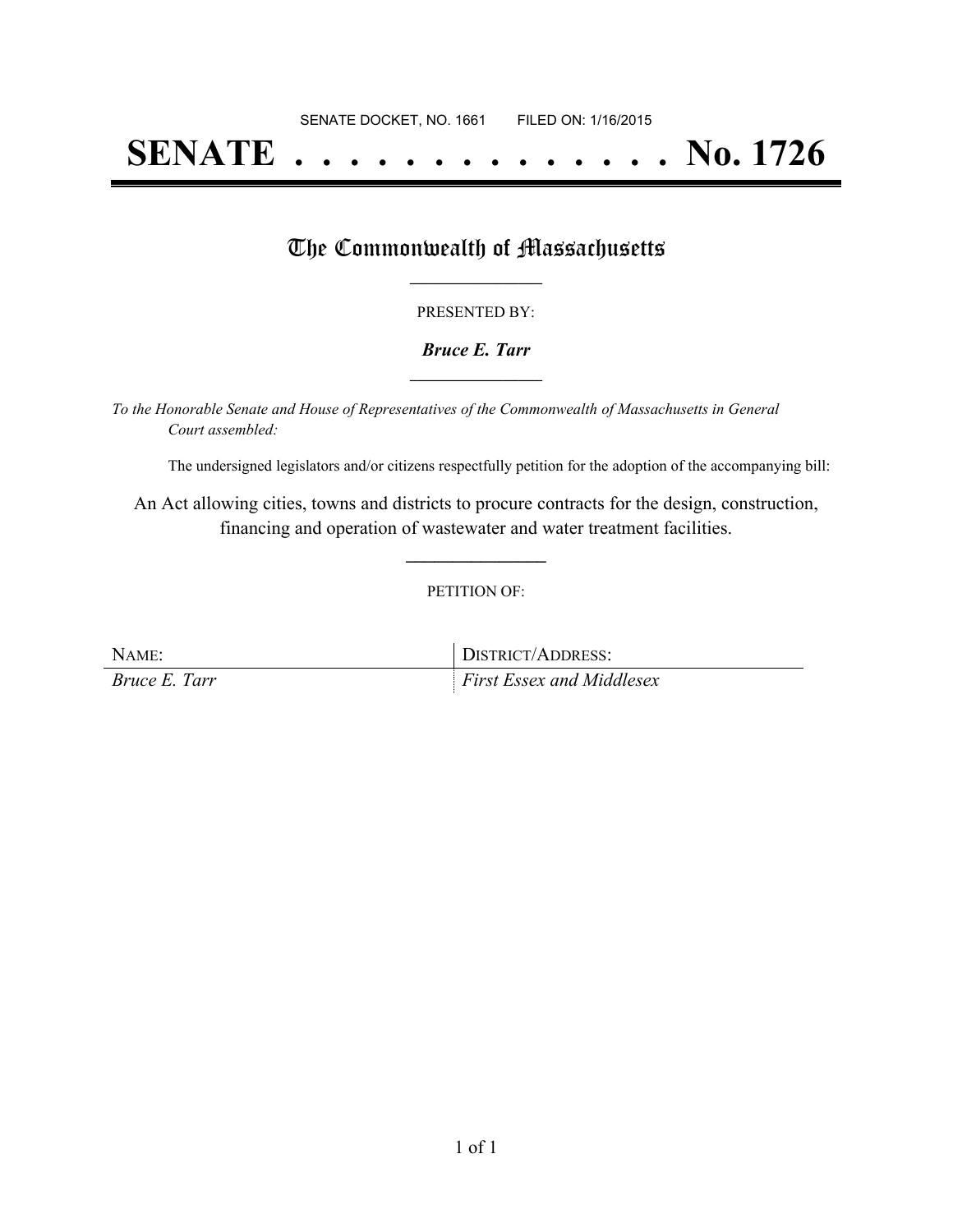#### SENATE DOCKET, NO. 1661 FILED ON: 1/16/2015

## **SENATE . . . . . . . . . . . . . . No. 1726**

By Mr. Tarr, a petition (accompanied by bill, Senate, No. 1726) of Bruce E. Tarr for legislation to procure contracts for the design, construction, financing and operation of wastewater and water treatment facilities. State Administration and Regulatory Oversight.

### [SIMILAR MATTER FILED IN PREVIOUS SESSION SEE SENATE, NO. *1536* OF 2013-2014.]

### The Commonwealth of Massachusetts

**In the One Hundred and Eighty-Ninth General Court (2015-2016) \_\_\_\_\_\_\_\_\_\_\_\_\_\_\_**

**\_\_\_\_\_\_\_\_\_\_\_\_\_\_\_**

An Act allowing cities, towns and districts to procure contracts for the design, construction, financing and operation of wastewater and water treatment facilities.

Be it enacted by the Senate and House of Representatives in General Court assembled, and by the authority *of the same, as follows:*

| $\mathbf{1}$   | SECTION 1. Chapter 149A of the General Laws, as appearing in the 2014 Official                    |
|----------------|---------------------------------------------------------------------------------------------------|
| $\overline{2}$ | Edition, is hereby amended by inserting at the end thereof the following new section:             |
| 3              | Section 22. Design build contracts for was tewater and water treatment facilities                 |
| 4              | A city, town or district which accepts the provisions of this chapter may enter into              |
| 5              | contracts for the lease or sale, operation and maintenance, financing, design and construction of |
| 6              | modifications and installation of new equipment and systems at a wastewater treatment plant,      |
| 7              | sewers and pump stations to ensure adequate services and to ensure the ability of said wastewater |
| 8              | treatment plant, sewers and pump stations to operate in full compliance with all applicable       |
| 9              | requirements of federal, state and local laws; provided, however that such contracts shall not be |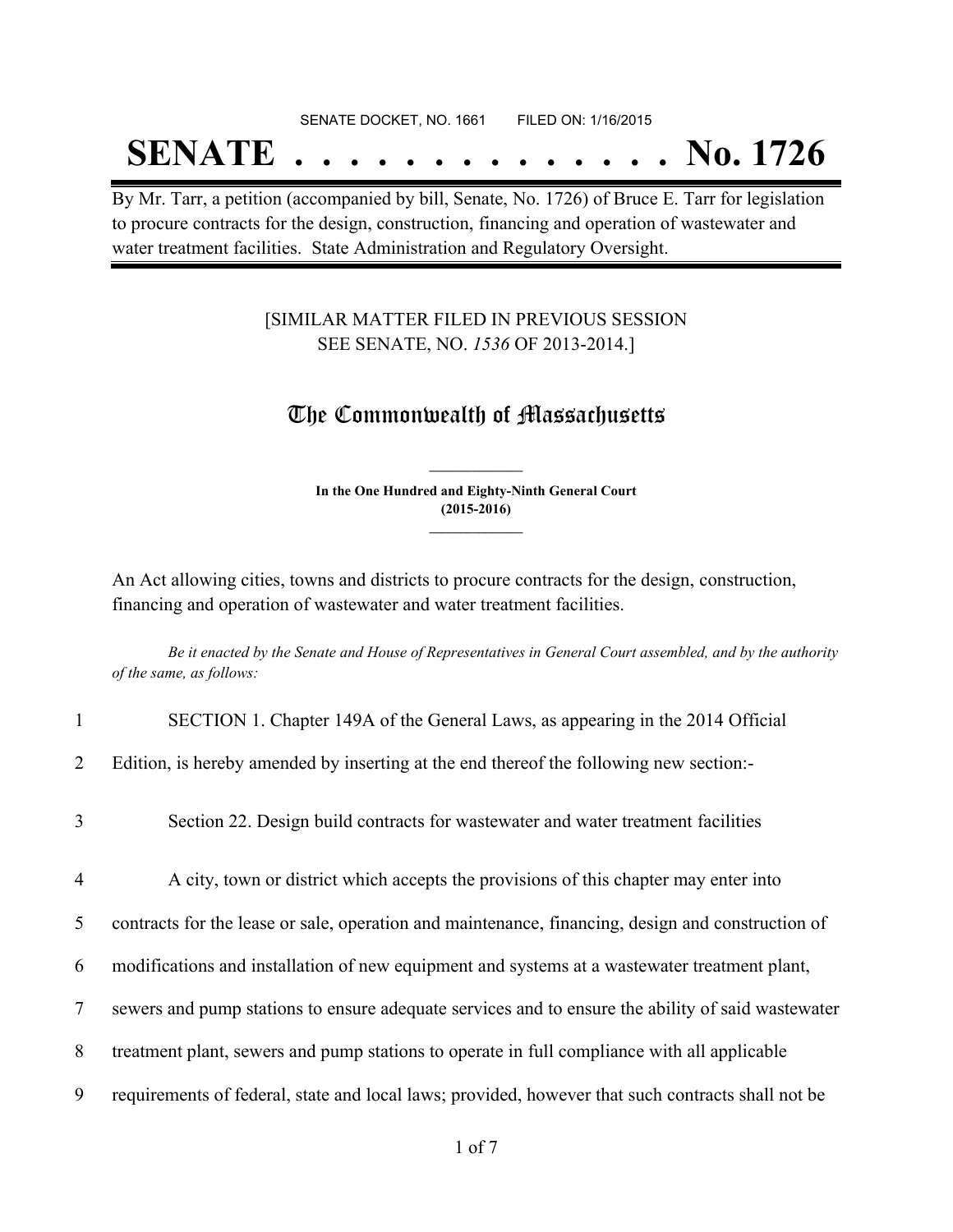subject to the competitive bid requirements set forth in sections 38A to 38O, inclusive, of chapter 7, section 39M of chapter 30 or sections 44A to 44M, inclusive, of chapter 149 of the General Laws; provided further, that each such contract shall be awarded pursuant to the provisions of chapter 30B of the General Laws, except for clause (3) of subsection (b), clause (3) of subsection (e) and subsection (g) of section 6 and sections 13 and 16.

 The requests for proposals for such contracts shall specify the method for comparing proposals to determine the proposal offering the lowest overall cost to the city or town including, but not limited to, all capital financing, operating and maintenance costs. If the city or town awards a contract to an offeror who did not submit the proposal offering the lowest overall cost, said city or town shall explain the reason for the award in writing.

 SECTION 2. (a) Notwithstanding the provisions of any general or special law to the contrary, contracts awarded pursuant to section 1 may provide for a term not exceeding 20 years and an option for renewal or extension of operations and maintenance services for one additional term not exceeding five years. The renewal or extension shall be at the sole discretion of the city or town in accordance with the original contract terms and conditions or contract terms and conditions more favorable to and acceptable to said city or town. Contracts entered into pursuant to this act may provide that, subject to a majority vote of the town meeting, or the city or town council, said city or town shall not be exempt from liability for payment of the costs to finance, permit, design and construct modifications or install new equipment and systems at the wastewater treatment plant, sewers and pump stations necessary to ensure the ability of said wastewater treatment plant, sewers and pump stations to operate in full compliance with all applicable requirements of federal, state and local laws; provided, however, that such costs shall be amortized over a period that is no longer than the useful life of such modifications, equipment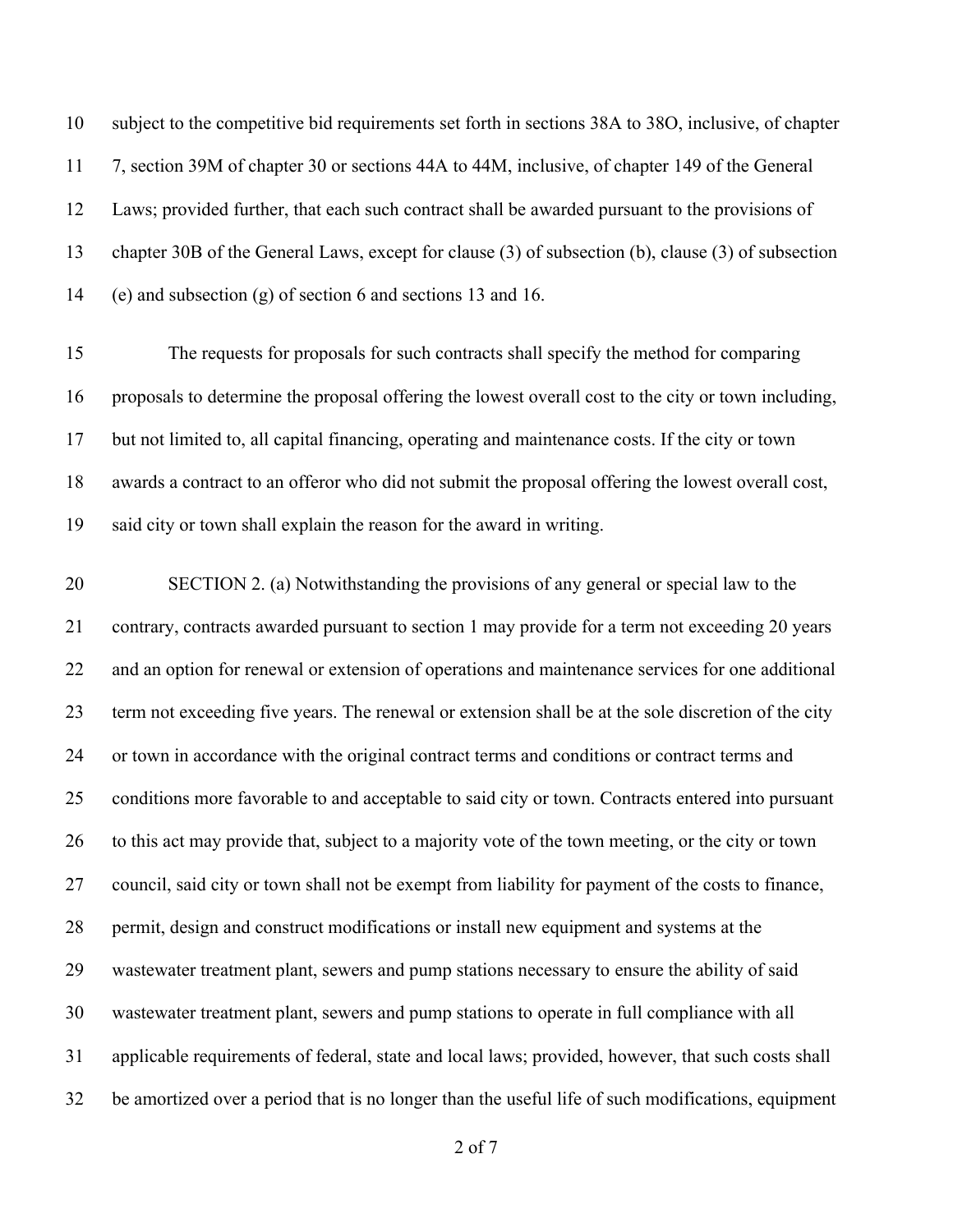and systems. Said city or town's payment obligations for all operations and maintenance services shall be conditioned on the contractor's performance of such services in accordance with all contractual terms.

 (b) Contracts entered into pursuant to this act may provide for such activities as may be deemed necessary to carry out the purposes authorized herein including, but not limited to, equipment, facility or land sale or lease, equipment installation and replacement, performance testing and operation, studies, land sale or lease, equipment installation and replacement, performance testing and operation, studies, design and engineering work, construction work, ordinary repairs and maintenance and the furnishing of all related material, supplies and services required for the wastewater treatment plant, sewers and pump stations and the management, operation, maintenance and repair of and improvements to said city or town's wastewater treatment plant, sewers and related pump stations.

 SECTION 3. The city or town, acting through its Chief Procurement Officer established pursuant to chapter 30B, shall solicit proposals through requests for proposals which shall include those items in paragraphs (1) and (2) of subsection (b) of section 6 of chapter 30B of the General Laws and proposed key contractual terms and conditions to be incorporated into the contract, some of which may be deemed mandatory or nonnegotiable; provided, however, that the requests for proposals may request proposals or offer options for fulfillment of other contractual terms and such other matters as may be determined by said city or town.

 SECTION 4. The Chief Procurement Officer shall make a preliminary determination of the most advantageous proposal from a responsible and responsive offeror taking into consideration price, estimated life-cycle costs and other evaluation criteria set forth in the request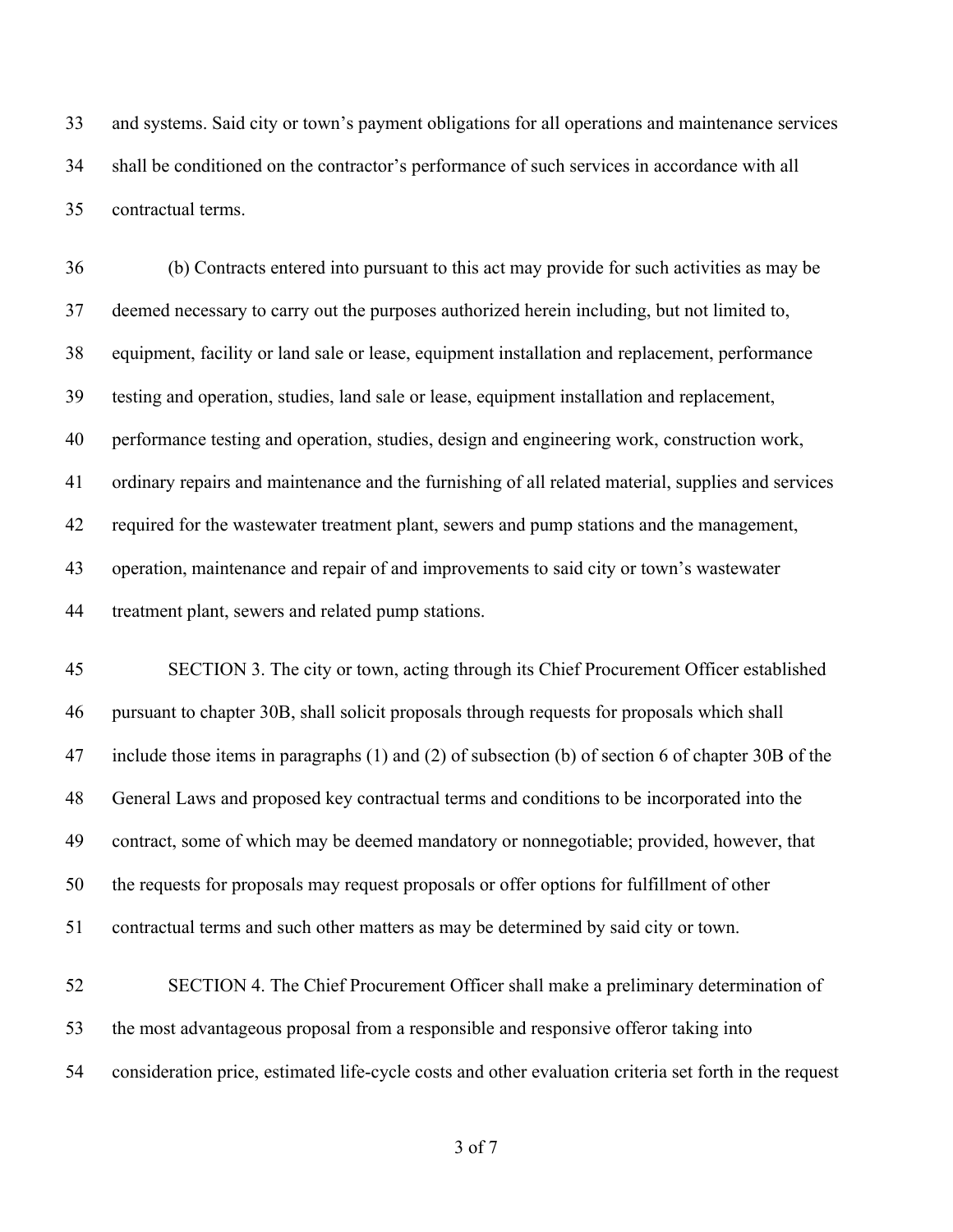for proposals. Said Chief Procurement Officer may negotiate all terms of the contract not deemed mandatory or non-negotiable with such offeror. If, after negotiation with such offeror, said Chief Procurement Officer determines that it is in said city or town's best interests, said Chief Procurement Officer may determine the next most advantageous proposal from a responsible and responsive offeror taking into consideration price, estimated life-cycle costs and other evaluation criteria set forth in the request for proposals and may negotiate all terms of the con- tract not deemed mandatory or nonnegotiable with such offeror. Said Chief Procurement Officer shall award the contract to the most advantageous proposal from a responsible and responsive offeror taking into consideration price, estimated life-cycle costs, the evaluation criteria set forth in the request for proposals and the terms of the negotiated contract. Subject to the approval of the board or officer authorized to enter into contracts on behalf of the city or town and, with respect to any contract in excess of five years, the authorization of the town meeting or the city or town council, said Chief Procurement Officer shall award the contract by written notice to the selected offeror within the time for acceptance specified in the request for proposals. Such award shall be subject to sections 5 and 6. The parties may extend the time for acceptance by mutual agreement.

 SECTION 5. Notwithstanding any other provisions of this act, it shall be a mandatory term of any request for proposals issued by a city or town which already operates a wastewater treatment plant staffed by municipal employees and of any contract entered into by said city or town with any party regarding the subject matter of this act that any party which has entered into a contract pursuant to the terms of this act with said city or town shall require, in order to maintain stable and productive labor relations and to avoid interruption of the operation of the plant and to preserve the health, safety and environmental conditions of residents of said city or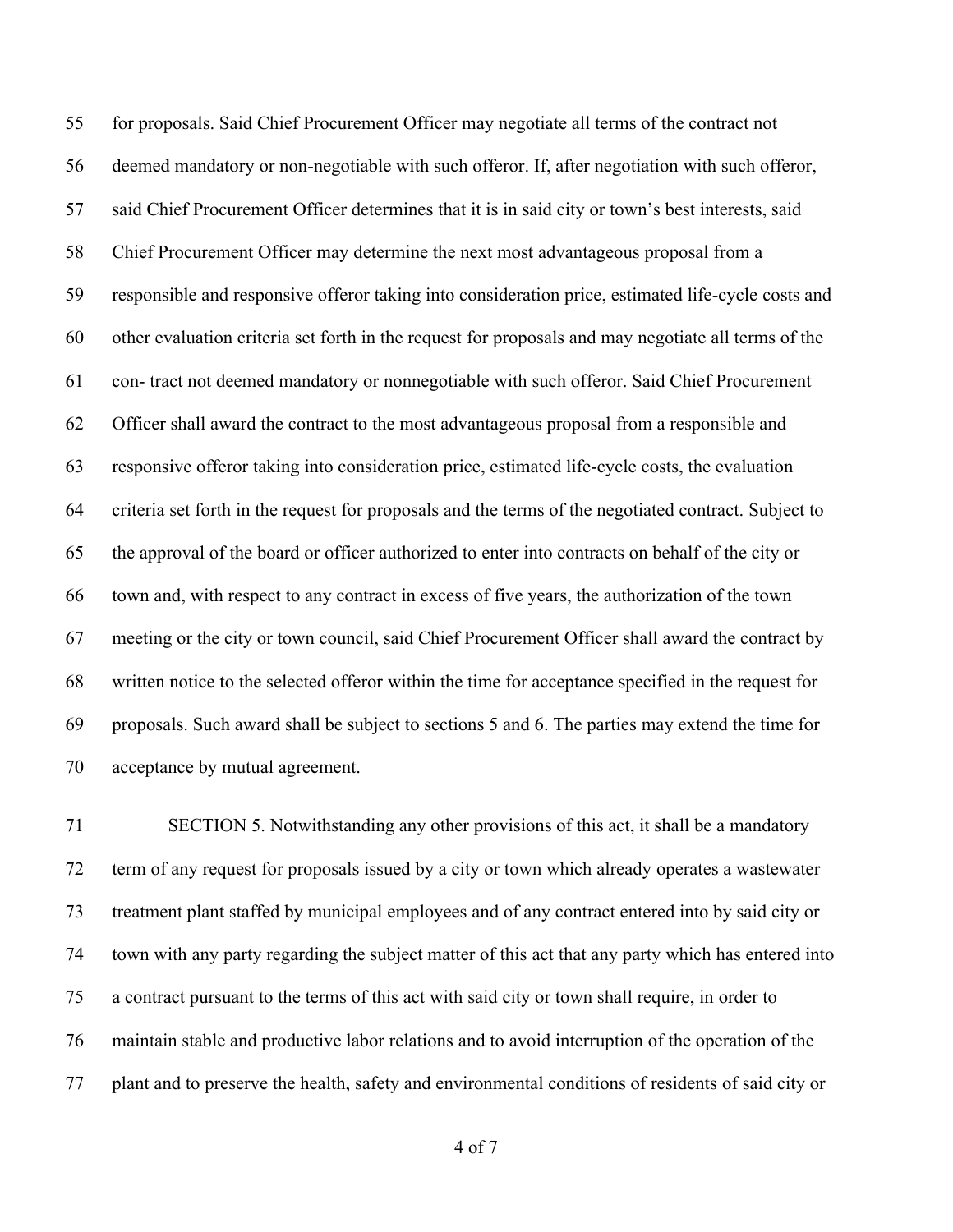town and surrounding communities, that all employees working on the operation and maintenance of the wastewater treatment plant, sewers and pump stations be offered employment by any party entering into a contract with said city or town for the operation and maintenance of said facilities and that any such party entering into a contract with said city or town, shall adopt all terms and conditions of employment provided by the last applicable labor agreement negotiated between the labor organization representing said employees and the applicable employer who has most recently employed said employees prior to entering into any contract pursuant to this act; provided, however, that any party entering into such contract with said city or town pursuant to this act shall pay all of said employees not less than the sum of applicable wages paid to said employees by the previous employer. Any such party entering into such contract with said city or town shall negotiate a successor agreement with the last applicable labor organization representing said employees prior to the expiration of the existing contract. Such parties shall agree to meet its legal obligations with regard to any labor organization representing employees engaged in the operation and maintenance of the wastewater treatment plant, sewer, and pump stations described herein. Notwithstanding any general or special law to the contrary, any party entering into such contract with said city or town shall provide all employees of said city or town working on the operation and maintenance of the wastewater treatment plant, sewers and pump stations with all of the rights and benefits, including retirement and pension benefits, that are at least equal to said employees' benefits provided by said city or town. Notwithstanding any other provisions of this act, any proposal not complying with the above terms shall be disqualified from consideration.

 SECTION 6. Subject to the provisions of this act, any contract awarded hereunder shall be subject to such terms and conditions as the city or town shall determine to be in its best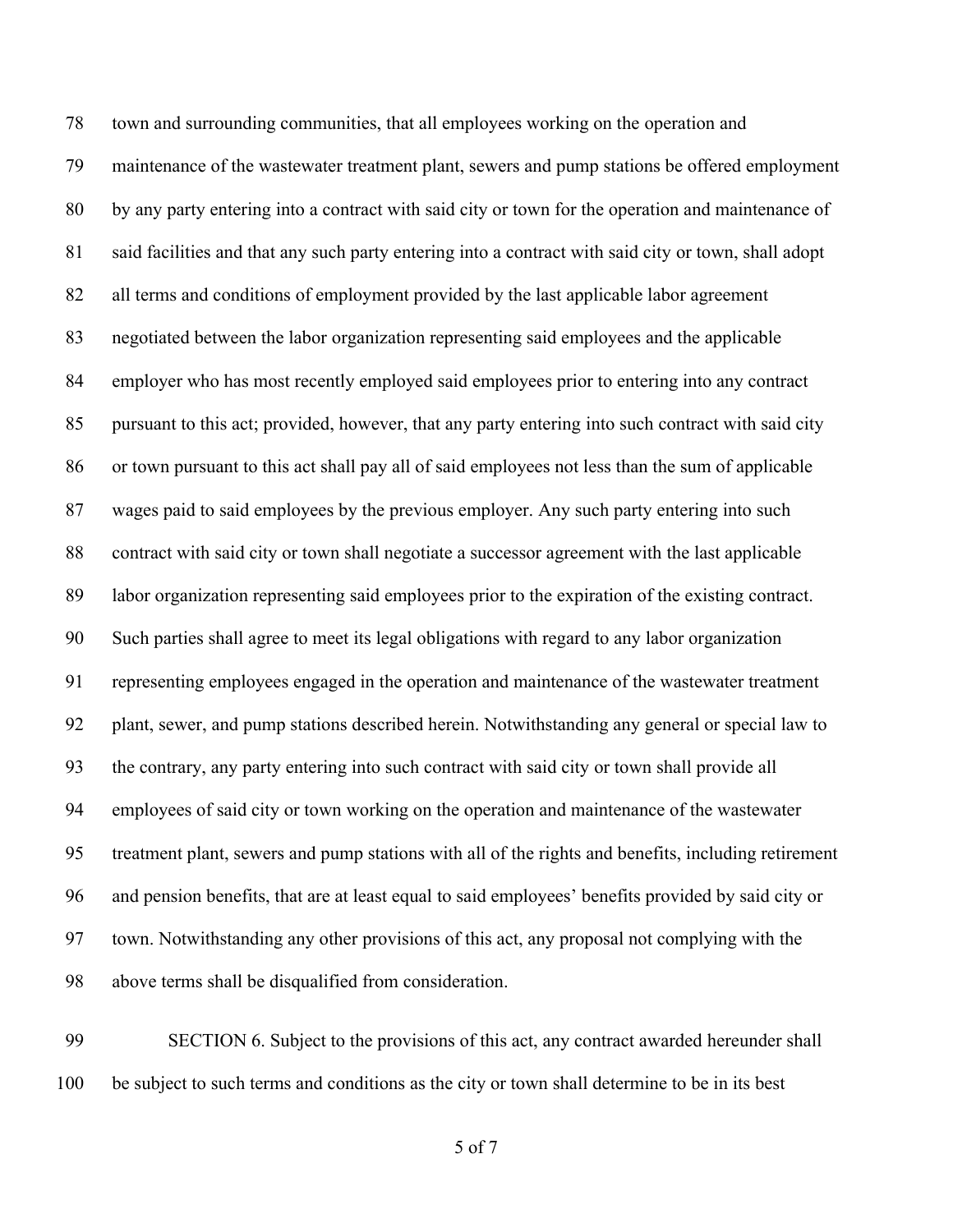interests. Any such contract shall provide that, prior to the construction of modifications or installation of equipment and systems, said city or town shall cause a qualified wastewater engineer to independently review and approve plans and specifications for such modifications, equipment and systems. Such contract shall further provide that prior to said city or town's acceptance of any modifications, equipment or systems, including work undertaken pursuant to section 8 and estimated to cost more than \$100,000, said city or town shall cause a qualified wastewater engineer to inspect such modifications, equipment and systems and certify that the construction or installation has been completed in accordance with the approved plans and specifications.

 SECTION 7. Notwithstanding the provisions of any general or special law or rule or regulation to the contrary, the department of environmental protection may issue project approval certificates with respect to a contract procured pursuant to this chapter for wastewater treatment facility improvements, and any design and construction services included in such contract shall be eligible for assistance under the water pollution abatement trust established by section 2 of chapter 29C of the General Laws.

116 SECTION 8. The provisions of any general or special law or rule or regulation relating to the advertising, bidding or award of contracts, to the procurement of services or to the construction and design of improvements shall not be applicable to any selected offeror which is awarded a contract pursuant to this act, except as provided in this section. The construction of any new capital improvement or any renovation, modernization, installation or replacement work estimated to cost more than \$100,000, not specifically included in the initial contract for the lease or sale, operation and maintenance, design and construction of the wastewater treatment 123 plant, sewers and pump stations, shall be procured on the basis of advertised sealed bids;